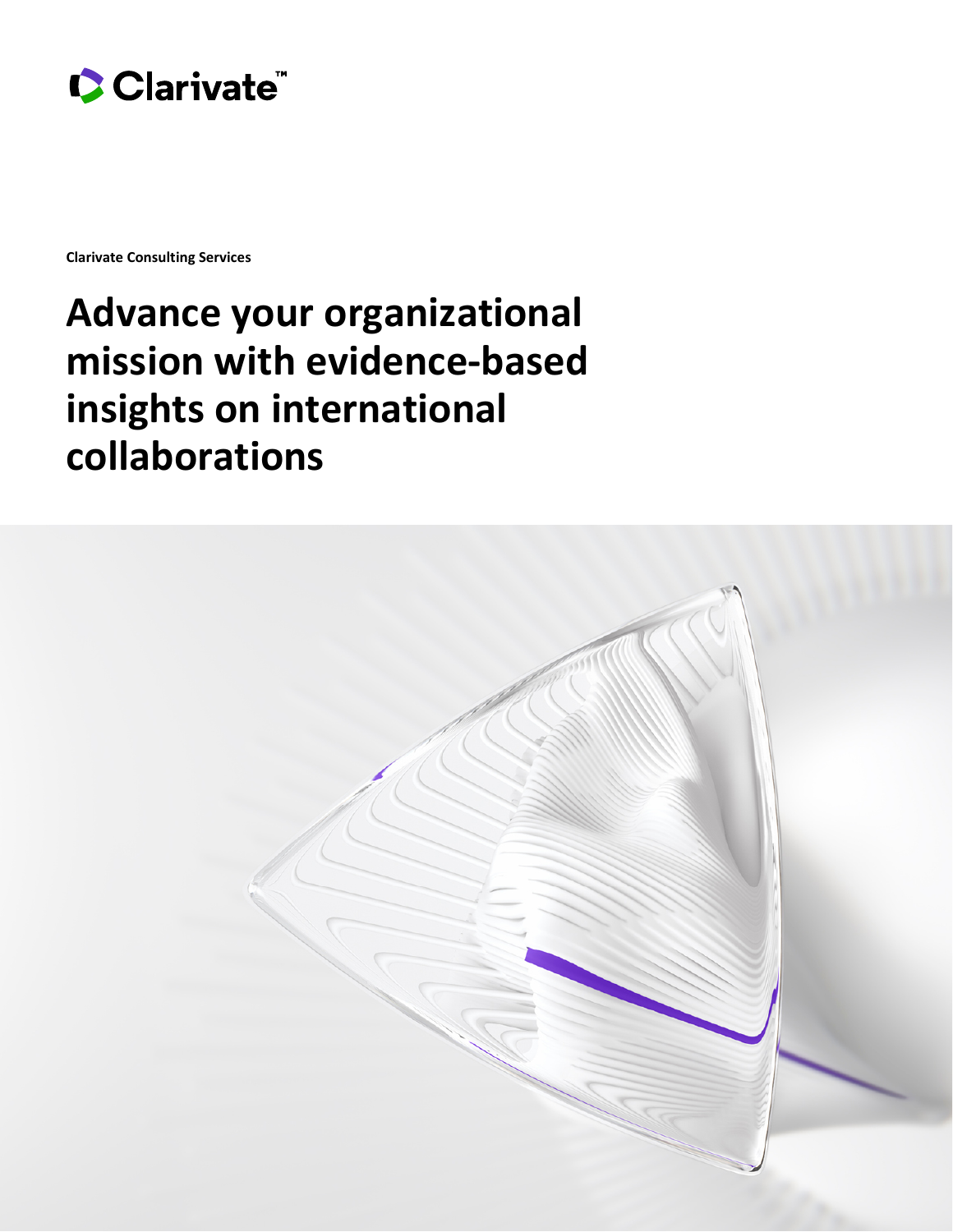### **About the author**



**Joshua Schnell, PhD** is a Principal in the Academic & Government Consulting practice at Clarivate, where he oversees a team of consultants and data scientists solving our customer's most-challenging science management problems. He has expertise in science planning and assessment, the evaluation of research and development programs, and in science and technology policy. He has a PhD in molecular biosciences, was a Mirzayan Science & Technology Policy Graduate Fellowship at the US National Academies of Science, Engineering and Medicine and worked in administration at Northwestern University. He is currently co-chair

of the Research, Technology and Development Evaluation Topical Interest Group of the American Evaluation Association.

## **Executive summary**

# **As the research landscape continuously changes, the landscape of collaboration is changing too, and quickly.**

Not all collaborations are risk-free, and universities need visibility into the research collaborations in which their staff and students are involved. High-quality, timely data are critical for universities to effectively monitor their international networks and make deliberate decisions about where their research is being conducted.

This white paper is intended for academic, government and corporate research staff who are responsible for managing collaborations to advance their organizational mission. It covers important aspects of ensuring balance among the benefits and risks of collaboration, and emphasizes the value of reliable evidence when assessing an organization's collaboration profile.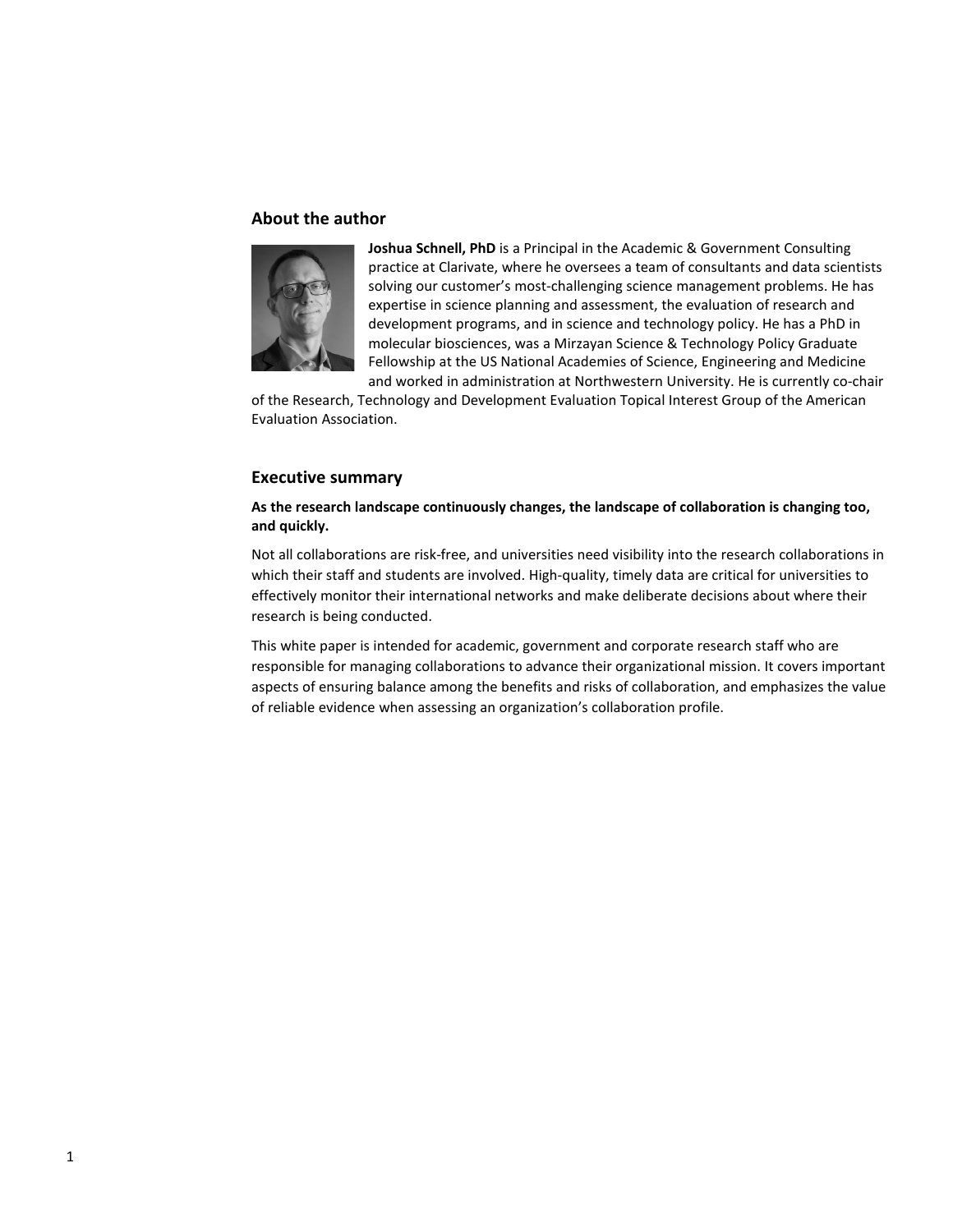# **Gaining resources and knowledge through teamwork**

**International research collaboration has been critical to many of the most important scientific findings to date and plays an essential role in modern research. For example, the [research](https://clarivate.com/webofsciencegroup/highly-cited-researchers-2020-executive-summary/?utm_source=HCR&utm_medium=website&utm_campaign=2020)  [collaboration between Emmanuelle Charpentier and Jennifer Doudna](https://clarivate.com/webofsciencegroup/highly-cited-researchers-2020-executive-summary/?utm_source=HCR&utm_medium=website&utm_campaign=2020) to develop the CRISPR-CAS9 gene editing system earned both the Nobel Prize in Chemistry in 2020.**

As science becomes more complex and requires resources beyond what might be available within the so-called 'four walls' of an institution, new teamwork models become increasingly necessary to solve problems.

There can be many benefits for researchers that look outside of their own countries or regions for research partners, including:

- international prestige,
- faster innovation,
- access to different perspectives and specialists,
- advantages for citation impact,
- access to specialized equipment,
- larger research populations, and
- additional funding, to name a few.

For universities, colleges and research organizations, research collaborators can be an important ingredient necessary for influencing positive real-world change by contributing either important public policy or new products and treatments. Partnerships can supplement meaningful internal efforts, such as educating students and training the next generation of scientists, engineers and scholars (Figure 1).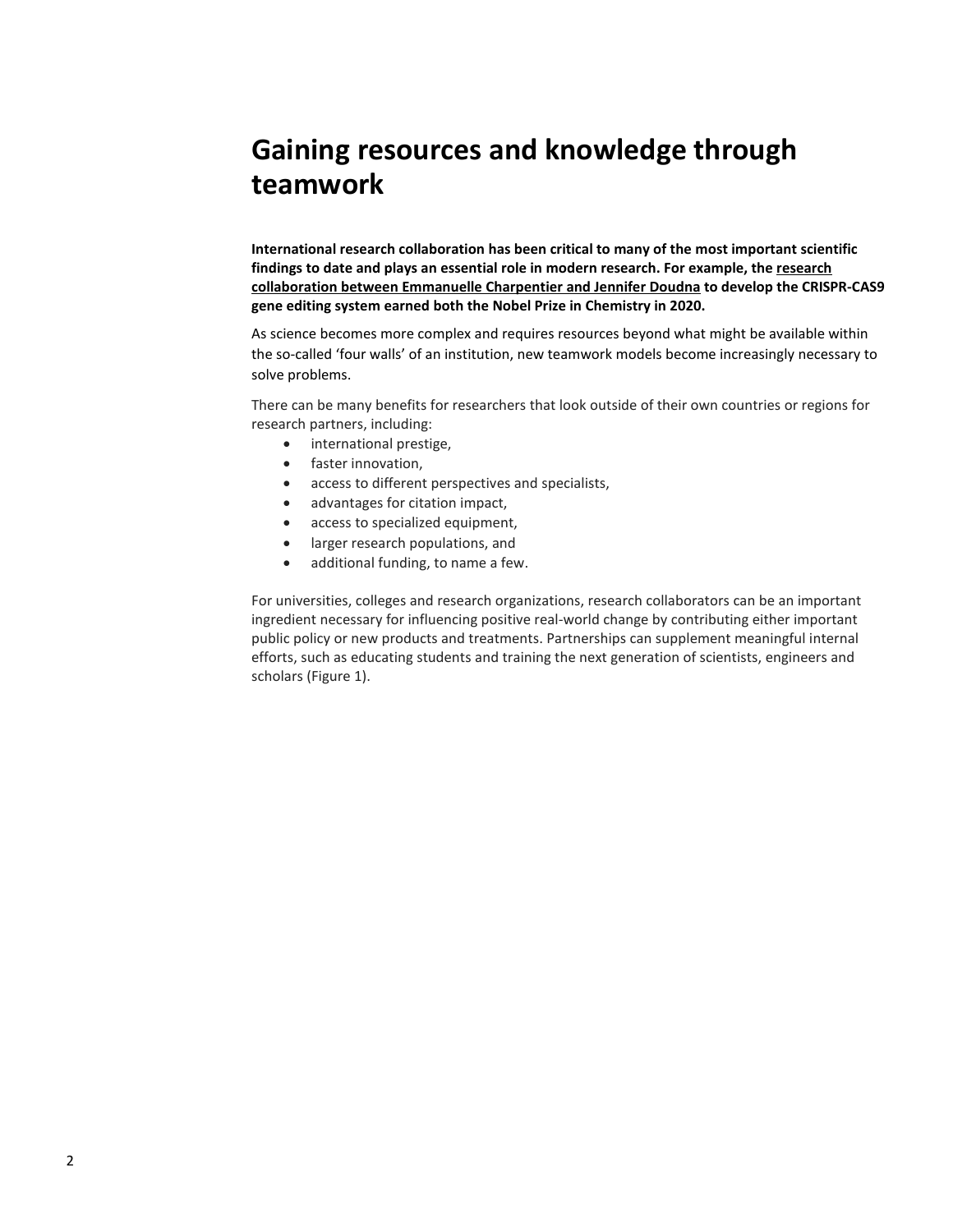#### Figure 1. Varied missions of academic institutions



Source: Clarivate Academic and Government Consulting Services

For many developing countries, collaboration is a standard and effective method to tap into global research networks. Partners in other regions may have greater access to resources or equipment than local availability provides.

Academic and government institutions are also increasingly focused on the large, complex problems facing society, so-called "wicked" problems that require researchers to collaborate across disciplinary boundaries. The recent emphasis of the U.S. National Science Foundation on bolstering '*convergence research'* is an example of this. <sup>1</sup> Convergence research is research focused on a complex problem that requires highly collaborative problem framing and solution development; collaboration that integrates knowledge, tools and ways of working across disciplines. As a fundamental feature of convergence research, collaboration across disciplines and indeed borders is prioritized in these initiatives.

Finally, the rapid global response from the scientific community to the COVID-19 pandemic demonstrates how society's biggest challenges often require solutions that span nations, disciplines and industry sectors. Clarivate research demonstrates that [research institution-industry](https://clarivate.com/cortellis/campaigns/accelerating-drug-development-through-collaboration/)  [partnerships spiked in 2020.](https://clarivate.com/cortellis/campaigns/accelerating-drug-development-through-collaboration/) Driven by the extraordinary global research effort to find vaccines and treatments for COVID-19, the pharmaceutical industry has looked to academia for breakthroughs.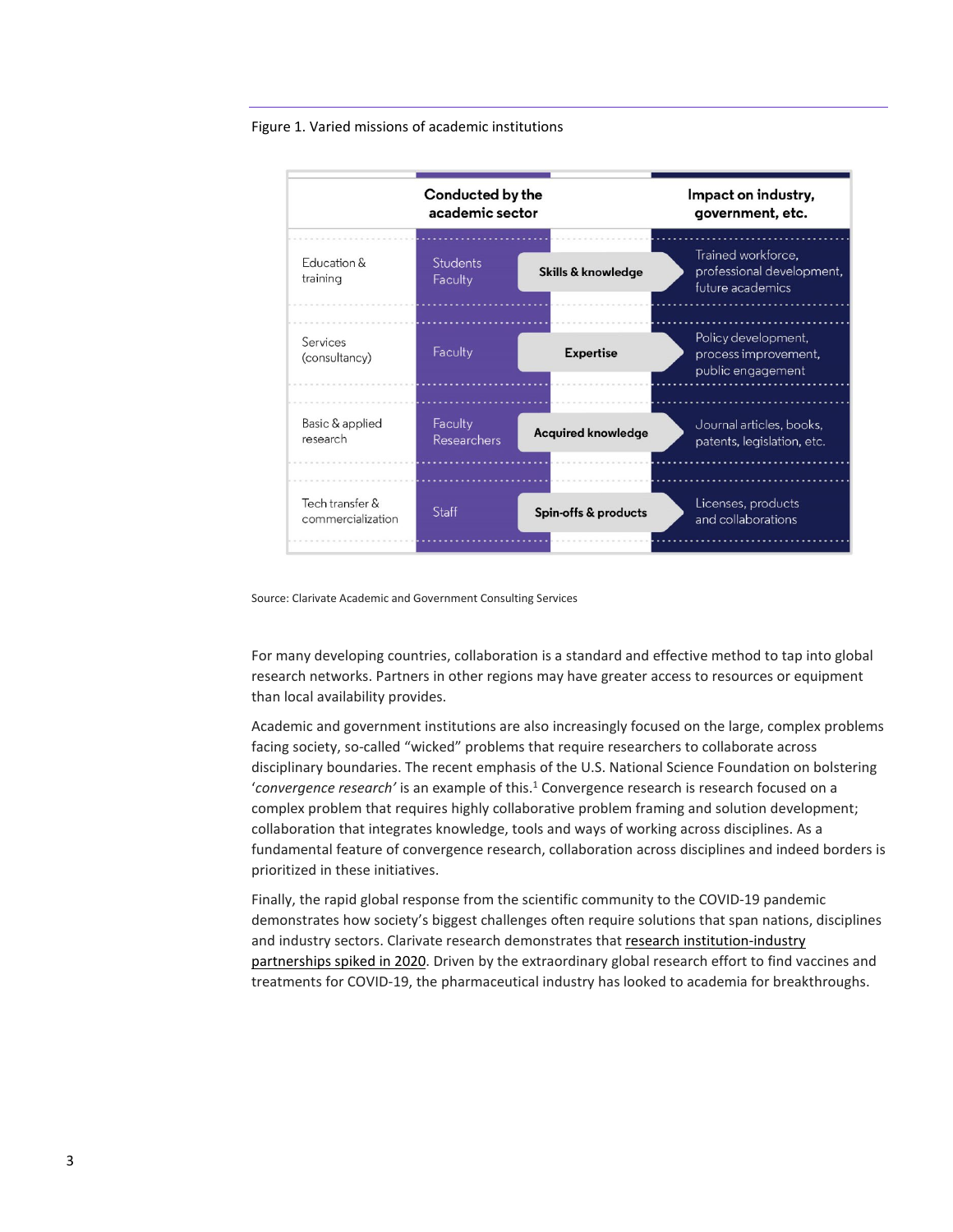# **Three considerations when choosing partners**

**Recent decades have seen a substantial rise in the volume of international research collaboration. A study published in** *Scientometrics* **examined this trend, usin[g Web of Science™](https://clarivate.com/webofsciencegroup/solutions/web-of-science/) data on more than 10 million articles published by researchers in 200 countries. After analyzing the rate of collaboration at selected intervals between 2000 and 2015, the study's authors reported 306% growth in international co-authorship during the period. <sup>2</sup>**



**growth in international research collaboration between 2000 and 2015** Bibliometric analysis of collaboration tends to highlight the benefits of international co-authorship, such as increased rates of publication and citation and greater visibility for a nation's research enterprise, while the risks and potential costs often receive less attention. However, the possible drawbacks of collaboration underscore a need for thorough, reliable data with which administrators and policy makers can make informed decisions in pursuing international partnerships.

#### **1. International collaboration at the expense of domestic research growth**

For many countries, domestic-only research output is decreasing, as international collaborations fill the gap. The bibliographic data in the [Annual G20 Scorecard](https://clarivate.com/webofsciencegroup/campaigns/the-annual-2020-scorecard-research-performance-2020/) from the Institute for Scientific Information (ISI<sup>m</sup>),<sup>3</sup> which profiles the research performance of the world's G20 economies, show a clear rise in international collaboration.

For example, Japan's total research output has increased over the last five years (Figure 2, bottom left, purple line), while its domestic-only research output is decreasing (Figure 2, bottom left, red line). Papers published with international authors show a higher normalized citation impact (Figure 2, bottom right). While this increased citation impact from international collaborations indicates important research outcomes, it comes at the expense of strengthening the domestic research base.

#### Figure 2. G20 scorecard for Japan

|                     | <b>Papers</b> | <b>CNCI</b> | % > world average | $%$ in top $10%$ |
|---------------------|---------------|-------------|-------------------|------------------|
| Japan total         | 807.221       | 0.89        | 26.5%             | 8.2%             |
| Japan domestic      | 553.210       | 0.66        | 20.9%             | 5.2%             |
| Japan international | 254,011       | 1.37        | 38.8%             | 14.8%            |
| G20 total dataset   | 14.290.971    | 1.00        | 32.5%             | 10.7%            |



Source: *The Annual G20 Scorecard – Research Performance 2020*, Institute for Scientific Information (ISI™), Clarivate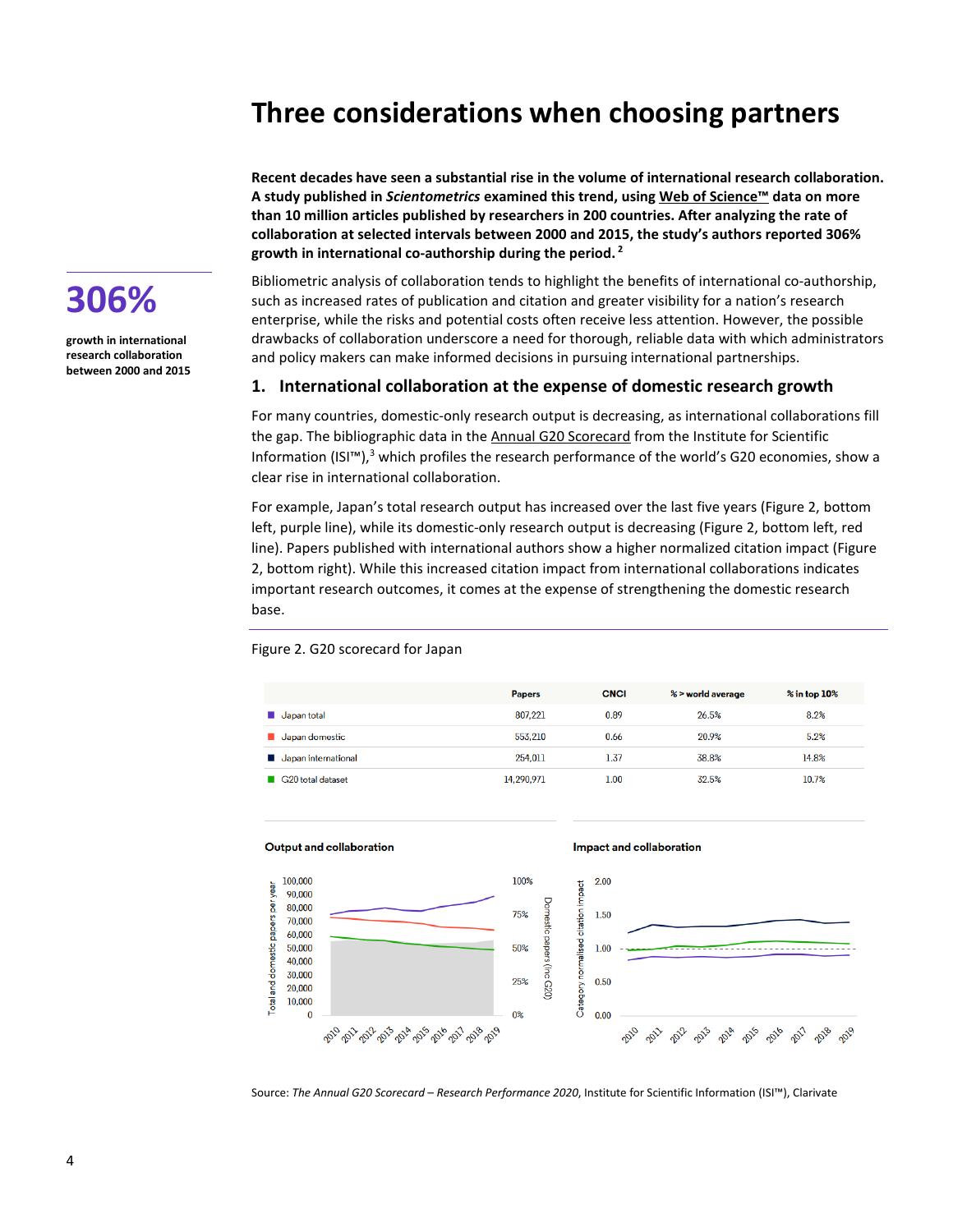# **2. Regional collaboration: A missed opportunity?**

Additional research from ISI on the changing research landscape in the Middle East, North Africa and Turkey showed that, for many of the countries studied, international collaboration has become a significant portion of overall research output.<sup>5</sup> In some regional contexts where research ecosystems are rapidly expanding, only a few countries have a significant domestic research base underpinning their national innovation systems (Figure 3).

Figure 3. Domestic and international research output in countries in the Middle East, North Africa and Turkey



Source: *The changing research landscape of the Middle East, North Africa and Turkey*, Institute for Scientific Information (ISI™), Clarivate

Limited regional collaborations could represent a missed opportunity to address the issues affecting the region, particularly when major research nations serve as leading partners (Figure 3). More regional collaboration could also ensure diversity in topic focus and in the impacts of research on society.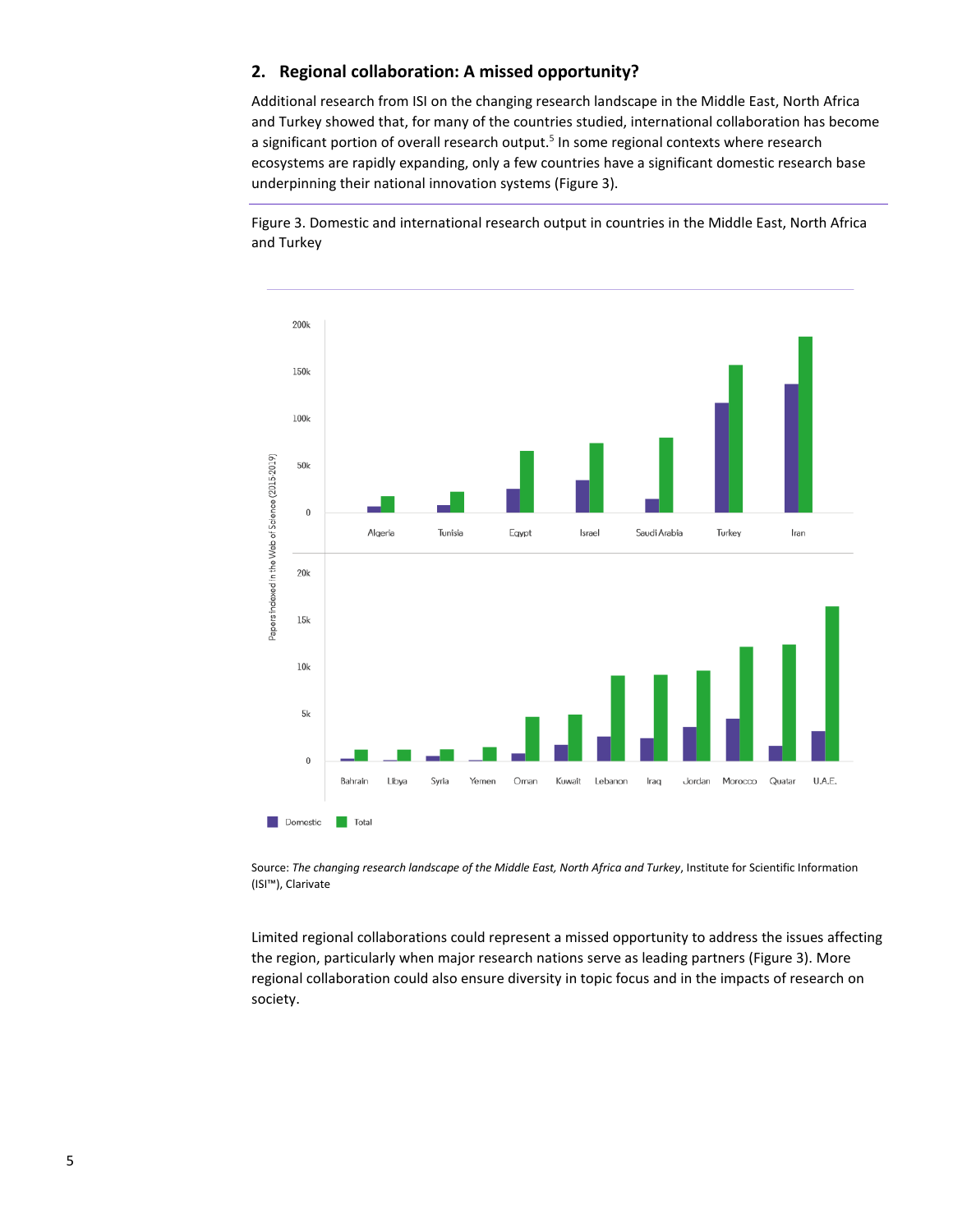# **3. Trading a global outlook for increased risk exposure at home**

The risk of deprioritizing local and regional issues in favor of a global outlook can seem relatively minimal in our increasingly global, connected world. However, an over-dependence on foreign expertise may cost regional experts the opportunity to develop domestic knowledge in strategic technology areas.

We discuss earlier in this paper the ways that the response to the COVID-19 pandemic has depended upon international, research institution-industry collaboration. However, the pandemic also highlighted how a [lack of in-country capabilities can be debilitating](https://clarivate.com/lp/impact-of-covid-19-vaccines-on-medtech/) in the midst of quarantine restrictions, supply chain disruptions and lack of travel. Despite international collaboration, regions have experienced the pandemic differently due to variables across infrastructure, resource availability and domestic leadership.

The earlier example of Japan's increasing citation impact coming at the expense of domestic-only research also underscores the importance of carefully considering and cultivating international research partners as part of any organization's research strategy. Putting resources into more highly cited international publications is valuable but should be weighed against the tradeoff of less resources for domestic-only initiatives.

The risk of diverting resources from pressing national or regional issues should be weighed among other complications when considering international collaborations.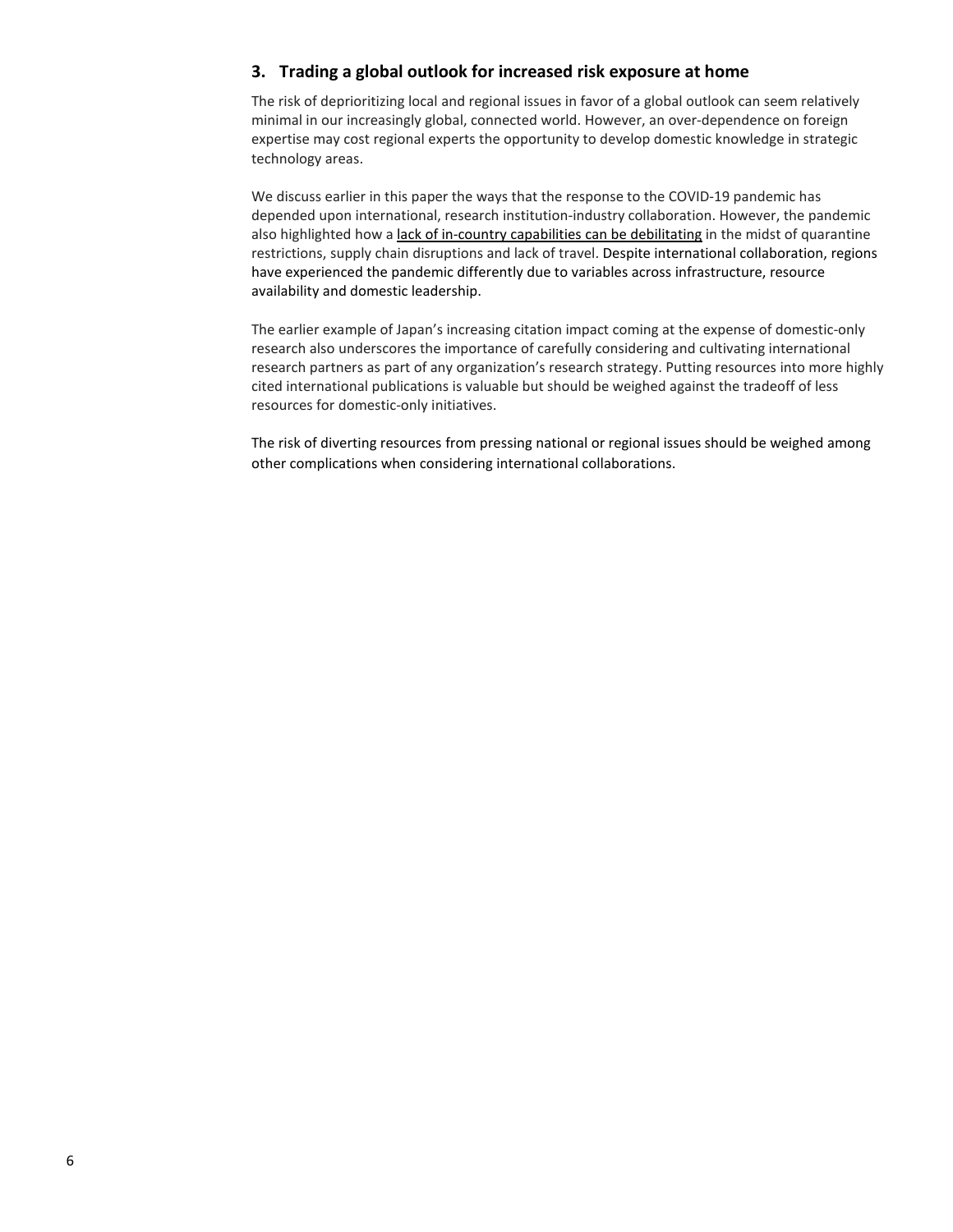# **Informed decision-making for strategic collaborations**

# **Making strategic research collaboration decisions**

While collaboration is well-trod territory for academic and industry researchers, it is critical that organizations approach collaborations strategically. All parties will benefit from awareness of the risks and benefits of the engagement, and from partnered efforts to balance these dynamics.

Within an institution or country, larger partnerships are often known, but smaller-scale researcherdriven partnerships can occur without broader knowledge by organizational leadership. For example, a graduate student returning to their home country might continue to work with their supervisor under whom they studied, even after they proceed to develop their own independent research career.

Being aware of research partnerships at your institution is key to a successful research strategy that effectively leverages collaborations. Yet, compiling all the data necessary to track and monitor collaborations across a large research university can be challenging, especially if you are relying on staff and students to report all their partnerships.

This is where bibliometrics can complement data from faculty surveys or reporting from university leaders. To monitor and evaluate collaborative initiatives, institutional reporting – for example, via dashboards built on data sources such as the Web of Science – can allow academic institutions and governments to:

- map collaborations to strengths or areas of opportunity,
- assess against relevant benchmarks, and
- consider collaborations in regional and global contexts.

## Figure 4. Dashboard to understand national research

Disciplinary focus of national research



2008-2017 2008-2012 2013-2017

Source: Web of Science, Clarivate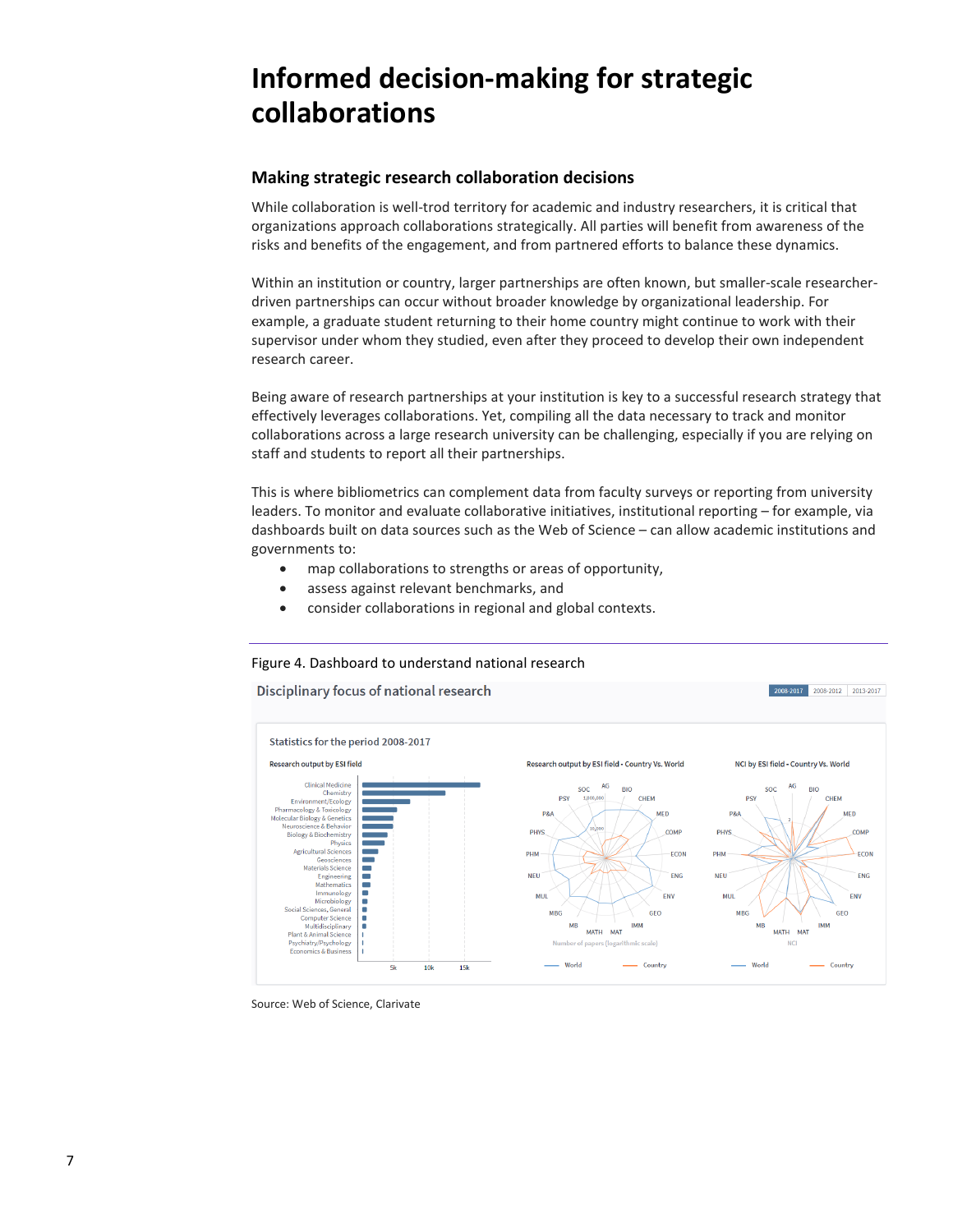#### Figure 5. Dashboard for benchmarking activities

|                                             |                                | International collaborations of comparator countries |                             | 2008-2017<br>2008-2012<br>2013-2017 |
|---------------------------------------------|--------------------------------|------------------------------------------------------|-----------------------------|-------------------------------------|
| Algeria                                     | Remove country<br>$\checkmark$ |                                                      |                             |                                     |
| $+$                                         | $\frac{1}{\sqrt{3}}$           | ÷                                                    | COUNTRY/REGION              | $\div$<br>NUMBER OF PAPERS          |
| sens.                                       |                                |                                                      | Saudi Arabia                | 852                                 |
|                                             | 92                             |                                                      | Turkey                      | 352                                 |
|                                             |                                |                                                      | France                      | 287                                 |
|                                             |                                |                                                      | Egypt                       | 203                                 |
| EANIA                                       |                                |                                                      | <b>United Arab Emirates</b> | 165                                 |
| $0 - 1$<br>$2-10$                           |                                |                                                      | Italy                       | 144                                 |
| 11-100<br>$101-1000$                        |                                |                                                      | <b>USA</b>                  | 143                                 |
| $1001 - 10000$<br>10001-100000<br>$100001+$ |                                |                                                      | Pakistan                    | 137                                 |
| Joseph Barry                                |                                | Leaflet   © OpenStreetMap, ©CARTO                    |                             |                                     |

Source: Web of Science, Clarivate

In addition, bibliometric analysis is an excellent way to understand opportunities for expanding collaborations. Published research in a particular discipline combined with records of funding agencies supporting these publications provide evidence of a potential collaborator's past performance, expertise and resources. By leveraging these data, institutions can make confident decisions about their collaborations within their broader research strategy.

## **Maximizing partnerships while limiting risk**

The benefits of partnering with researchers internationally are well-known, but risks are less documented. Tapping into intelligence about collaborations can help research managers to ensure that collaboration strategies are aligned with their organization's mission and maximize their partnerships' fullest impact, while limiting their risk profile.

**[Speak to our consultancy team to learn how you can develop the right evaluation](https://discover.clarivate.com/international_collaborations_contact_us)  [and management strategy for your organization's collaborations](https://discover.clarivate.com/international_collaborations_contact_us)**.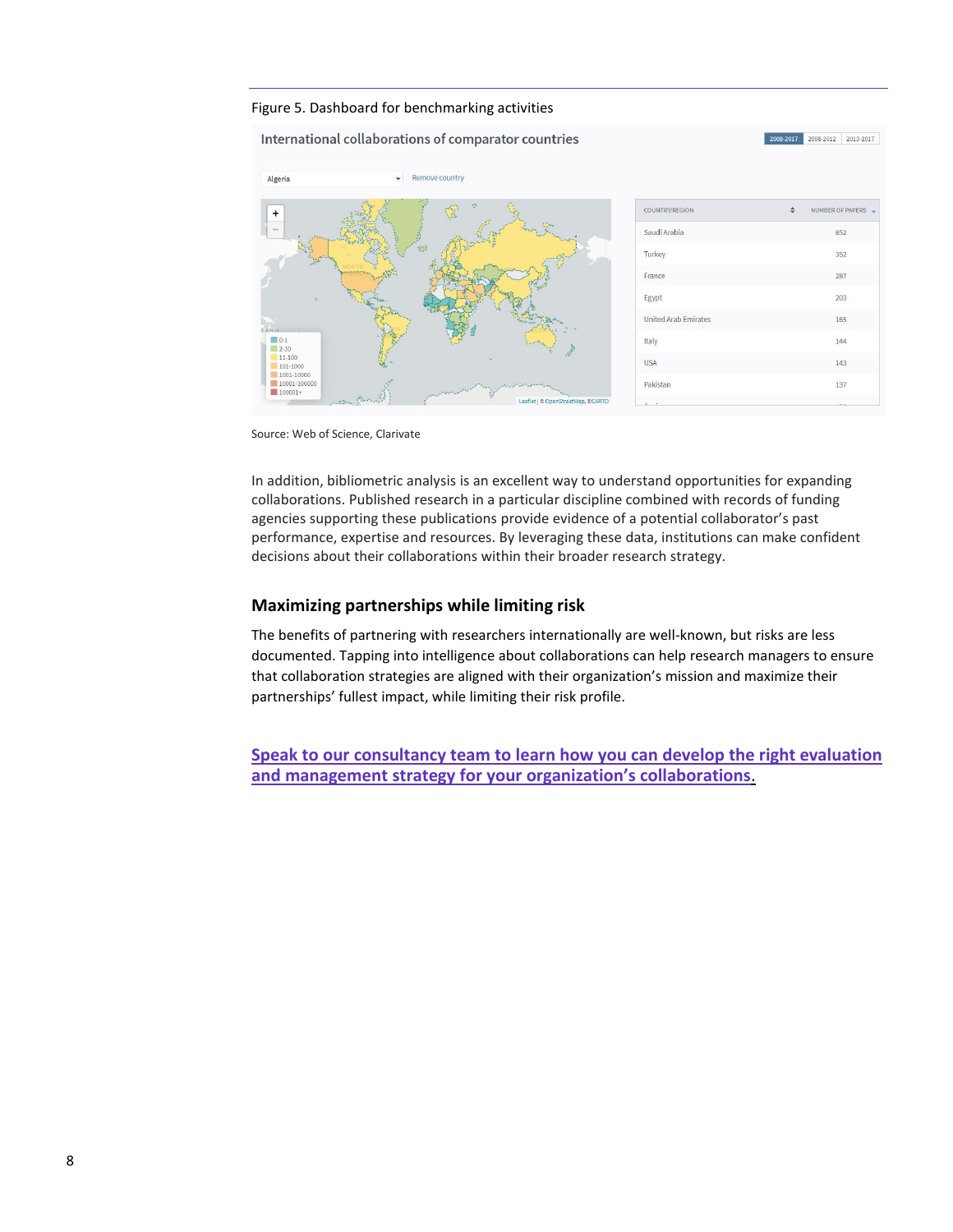# **References**

- 1. Convergence research at NSF. National Science Foundation, [online], Available at: **<https://www.nsf.gov/od/oia/convergence/>**. (Accessed May 15, 2021).
- 2. Ribeiro, L.C., Rapini, M.S., Silva, L.A. et al. (2018) Growth patterns of the network of international collaboration in science. *Scientometrics* 114:159–179. doi:10.1007/s11192-017-2573-x
- 3. Adams, J., Rogers, G., Potter, R., Szomszor, M. (2020) The Annual G20 Scorecard Research Performance 2020. Clarivate, [online], Available at: **[https://clarivate.com/webofsciencegroup/campaigns/the-annual-2020](https://clarivate.com/webofsciencegroup/campaigns/the-annual-2020-scorecard-research-performance-2020/) [scorecard-research-performance-2020/](https://clarivate.com/webofsciencegroup/campaigns/the-annual-2020-scorecard-research-performance-2020/)**. (Accessed May 15, 2021).
- 4. National Science Board, National Science Foundation. (2019) Publication Output: U.S. Trends and International Comparisons. Science and Engineering Indicators 2020, [online], Available at: **<https://ncses.nsf.gov/pubs/nsb20206/>**. (Accessed May 15, 2021).
- 5. Adams, J., El Ouahi, J., Pendlebury, D., Szomszor, M. (2021) The changing research landscape of the Middle East, North Africa and Turkey, [online], **[https://clarivate.com/webofsciencegroup/article/the-changing-research](https://clarivate.com/webofsciencegroup/article/the-changing-research-landscape-of-the-middle-east-north-africa-and-turkey-report/)[landscape-of-the-middle-east-north-africa-and-turkey-report/](https://clarivate.com/webofsciencegroup/article/the-changing-research-landscape-of-the-middle-east-north-africa-and-turkey-report/)**. (Accessed May 15, 2021).